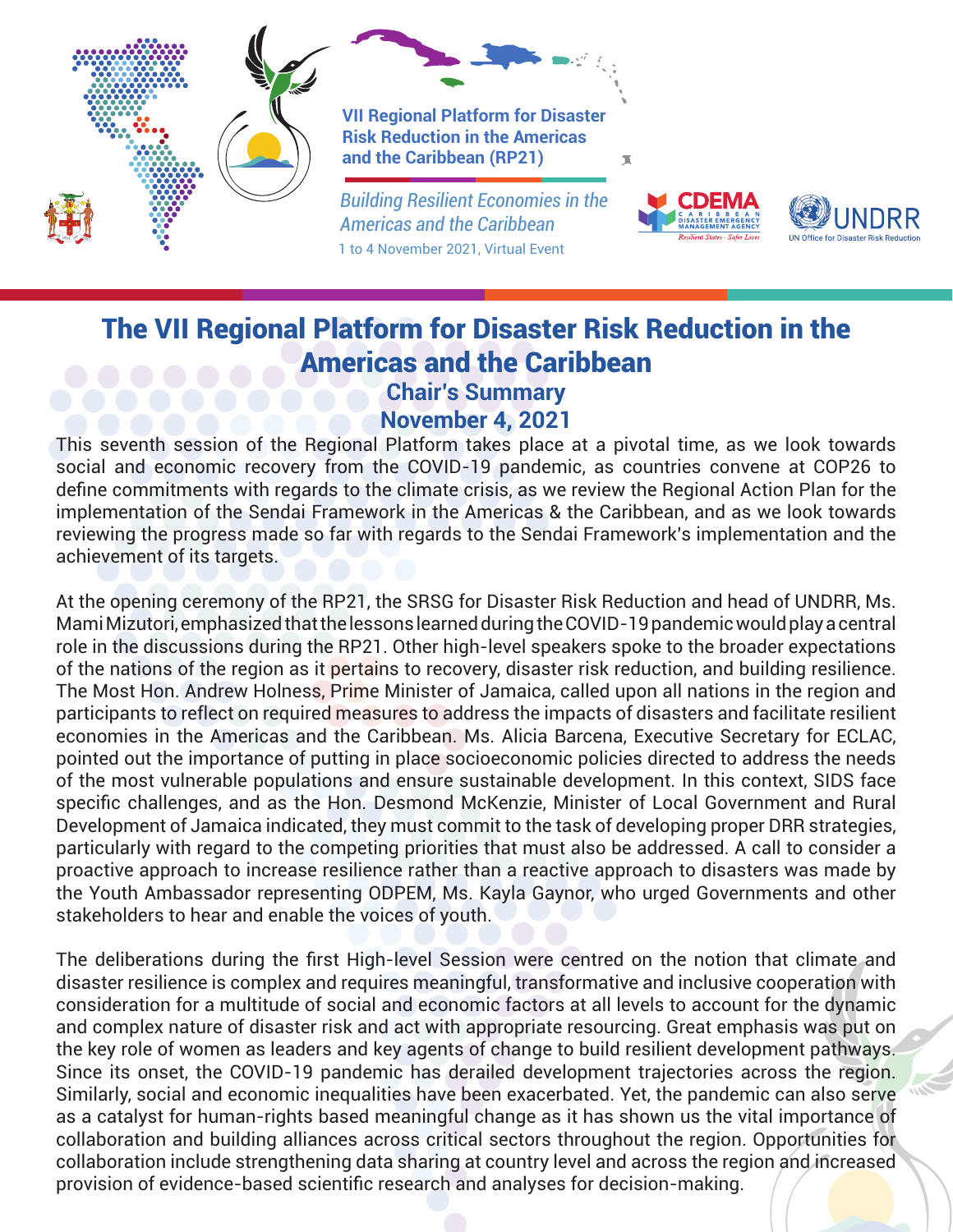



The first Parallel Session of the RP21 provided a platform for discussing the implementation of Nature-Based Solutions (NBS) as a mechanism to build resilience while enhancing benefits for communities and ecosystems. The interventions from Northeastern University, Cuba, Mexico City and Jamaica identified opportunities for the implementation of NBS in the region given not only the vulnerability of many local populations to environmental hazards but also the importance of biodiversity and ecosystem services. The most significant advantages of NBS are its cross-sectoral reach and costbenefit ratio, which make it an alternative to achieving disaster risk reduction through costly hard infrastructure.

The resilience of critical services and infrastructure has never been more important. The speakers at the session on Enhancing Resilient Infrastructure pointed to the increasing interconnectedness of the world by means of globalization, increasing threats and disaster risks, and the need to multiply the capacity of the infrastructure to satisfy demand – including the regulation and legislation towards decarbonization. There cannot be disaster risk reduction without considering infrastructure. Investing in resilience is economically feasible, and results in cost-effectiveness benefits. Each dollar invested in maintaining the infrastructure is equivalent to USD 1.5 of savings. Giving local communities the autonomy to implement locally appropriate approaches was also seen to be of critical importance.

During the launch of the 2021 Regional Risk Assessment Report, it was stressed that the manifestation of climate and disaster risk is a social construct and can thus be socially deconstructed. The need for a systems-based approach and inclusive, transdisciplinary and accountable disaster-risk governance mechanisms was highlighted as means to overcoming underlying factors of risk. The discussants emphasized the importance of analysing risks based on physical space and the interconnected relationships with communities and social systems. The lessons learned from COVID-19 emphasize the importance of ensuring appropriate and proactive planning processes and developing cross-cutting strategies at all levels, aligned to Sendai Framework target E. Establishing mechanisms for monitoring and periodic review with both government and non-government engagement is fundamental to ensure progress and inclusivity. Science and technology – co-production of knowledge – are the primary allies in disaster risk governance.

Participants in the Learning Laboratory on Disaster Impact Modelling had a unique opportunity to gain a clear understanding on how it works, what its outreach is, which outputs can be produced, and how various models can inform decision-making in the face of a potential disaster regarding prevention, mitigation, and response. The session exposed the audience to options available for increasing disaster awareness and building trust through the use of reliable scientific methodologies to determine risk. The benefits of disaster impact modelling are cross-cutting and provide for targeted disaster risk reduction as well as increased accountability and transparency.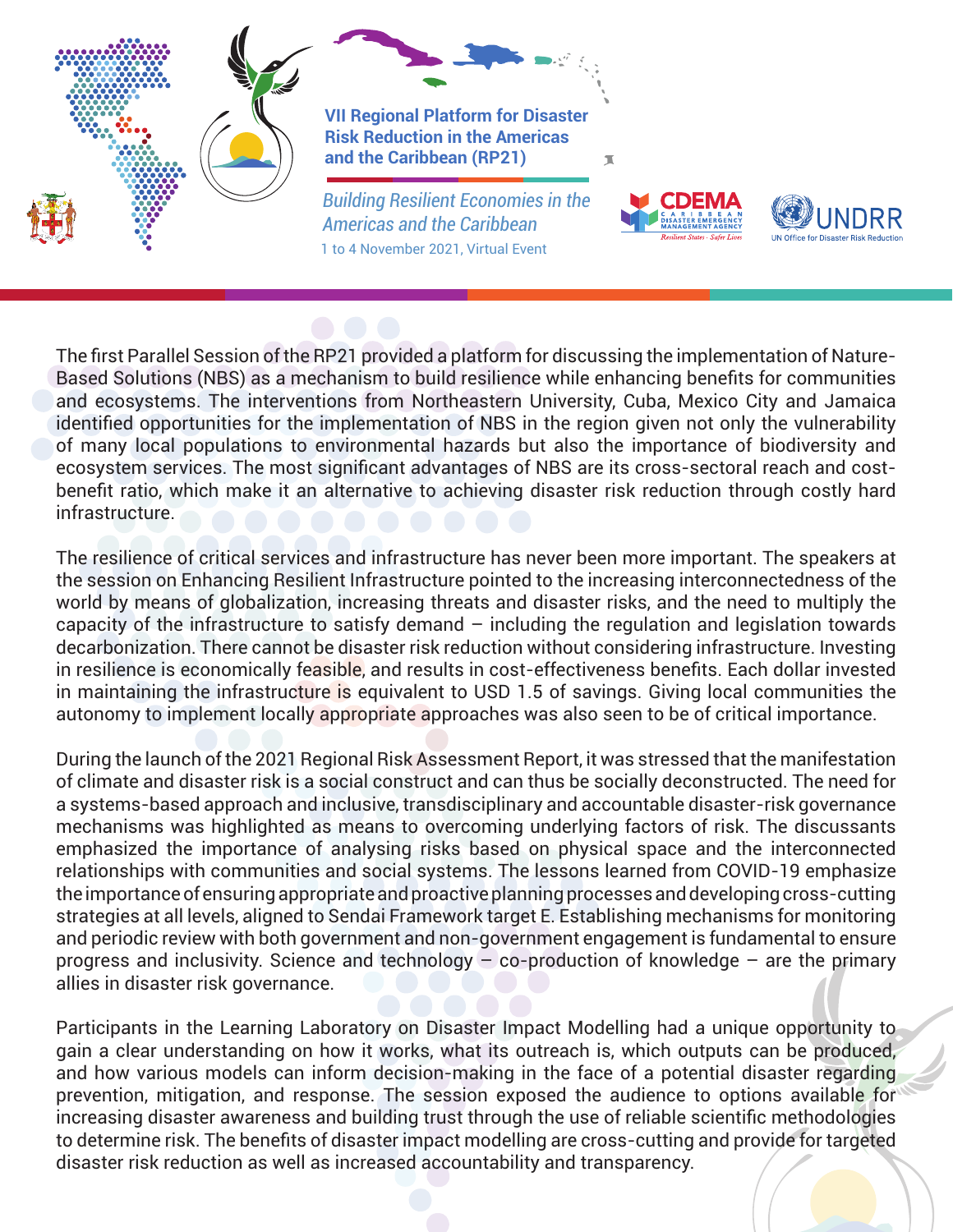

The second day of the Regional Platform focused on building resilient economies by examining the lessons learned from multi-hazard response in the Caribbean; risk-informed public and private investments; the integration of disaster displacement into inclusive DRR legal frameworks, policies and plans; and risk-informed recovery.

The day commenced with the second High-level Session of the Platform, which focused on the key drivers to building resilient economies and the importance of taking the opportunity to build back better and greener, while leaving no one behind. Speakers shared critical aspects that need to be addressed in the face of the complexity of the pandemic recovery and the climate challenge and stressed the need for a higher ambition in the implementation of the Sendai Framework in tandem with the 2030 Agenda. To achieve these goals, boosted investments in building resilience are required. A key sentiment conveyed by the panel is that in times of uncertainty, effective governance is fundamental for the management of risk. Social contracts that collectively manage risk are needed and these should be anchored in universal social protection systems.

The second Special Session of the Platform focused on the lessons learned from the Caribbean region in 2020 and on the need to enhance regional approaches to strengthen coordination in the face of multihazards, which increasingly affect the region. Presentations delivered by regional agencies highlighted the role of science and education, as well as the importance of strengthened strategic planning and prioritization of resources –including human resources– for preparing better and responding more effectively and efficiently to multiple hazards. Regional response agencies also brought attention to the successes observed so far, as well as to the areas where the systemic approach of regional mechanisms could be strengthened.

The Regional Action Plan technical meeting aimed to review and agree on recommended adjustments and areas of prioritization for the advancement of the implementation of the Sendai Framework for Disaster Risk Reduction 2015-2030 in the region. A primary concern was to ensure that the Regional Action Plan considered the systemic nature of risk and integrated lessons learned from the pandemic, including the need to strengthen risk governance and the linkages between disaster risk reduction and public health. Among the elements emphasized in the Plan are the need to strengthen linkages with social protection mechanisms to support the most vulnerable, the importance of the role of the private sector in disaster risk reduction, and the need to strengthen public-private partnerships. Other areas that warrant special mention are the importance of ensuring access to basic services and the resilience of infrastructure, the need to strengthen capacities of local governments to assess risk, and the need to develop and implement disaster risk reduction plans and strategies in coherence with climate adaptation and sustainable development efforts. A special effort was made by all delegations to guarantee the inclusivity of the Regional Action Plan and ensure that no one is left behind.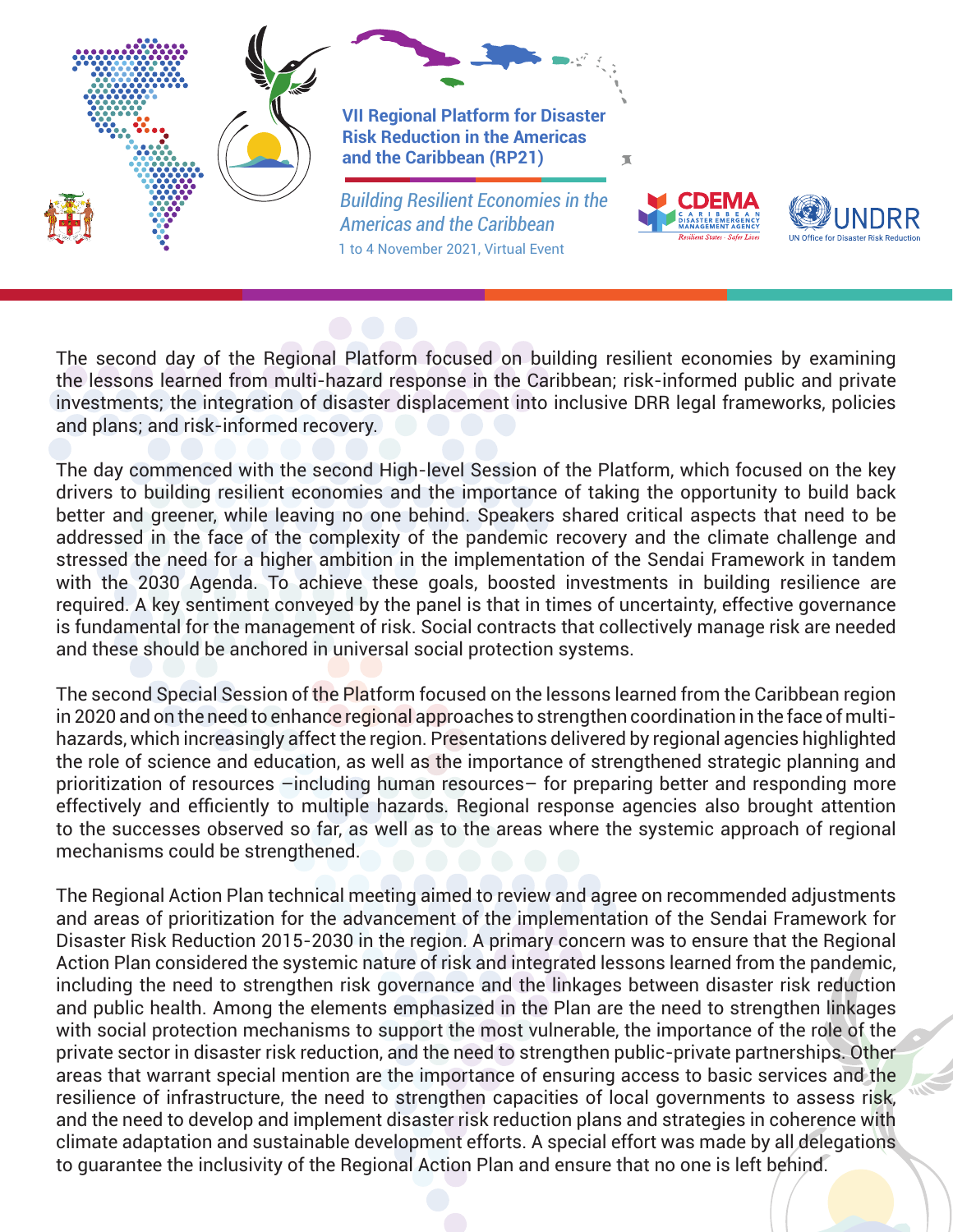



The third Parallel Session of the Platform featured discussions on overcoming economic losses incurred as a result of disasters – including pandemics – in the region. Several best practices were shared, highlighting gender inclusiveness, strategic planning and the use of technology to strengthen the development of public investments. Recommendations coming out of the session emphasize the need to establish systems that allow for supervision and monitoring of public expenditure and coordination of focused spending for public investments. It was also recommended that disaster risk information be cross-referenced with public health data to determine practical and sustainable public investment solutions.

The fourth Parallel Session of the event concentrated on the need for disaster-related displacement to be addressed from a cross-sectoral perspective, including at the local, national and regional levels. Stakeholders, including States and civil society organizations, were called to make a concerted effort for the implementation of the Sendai Framework to include the assessment and reduction of displacement risks. Specifically, efforts should include the framing of innovative and necessary approaches by agencies responsible for migration management, climate change adaptation, and disaster risk reduction.

A Learning Lab on the Forensic Investigations of Disasters (FORIN) methodology sought to enhance the understanding of participants on the causality of past disasters. The Learning Lab emphasized the idea that disasters are a social construct and called for moving away from the notion that disasters are a purely natural phenomenon. Four approaches used and advanced by FORIN were presented, along with a list of potential new cases in the region in which the methodology can be applied in the future.

Three side events of the Platform focused on resilience-building through: promoting recovery practices in the Americas and the Caribbean in a multi-hazard context; critical success factors for reducing disaster risk to SMEs; and the sharing of best practices and knowledge sources for developing inclusive disaster risk reduction plans that take into account people with disabilities and indigenous knowledge as well as priority groups, such as children, adolescents and women with disabilities.

In light of the experiences from the pandemic over the past months, governments and intergovernmental institutions agree on the relevance of continuous strengthening of institutional capacities and coordination. A key observation from the side events is that ethical principles and evidence-based decision-making will be crucial to arrive at a safe haven for what is left of the pandemic and to face the potential crises that may affect the region in the future.

The Regional Platform continued on day 3 with highly interactive sessions and the sharing of ideas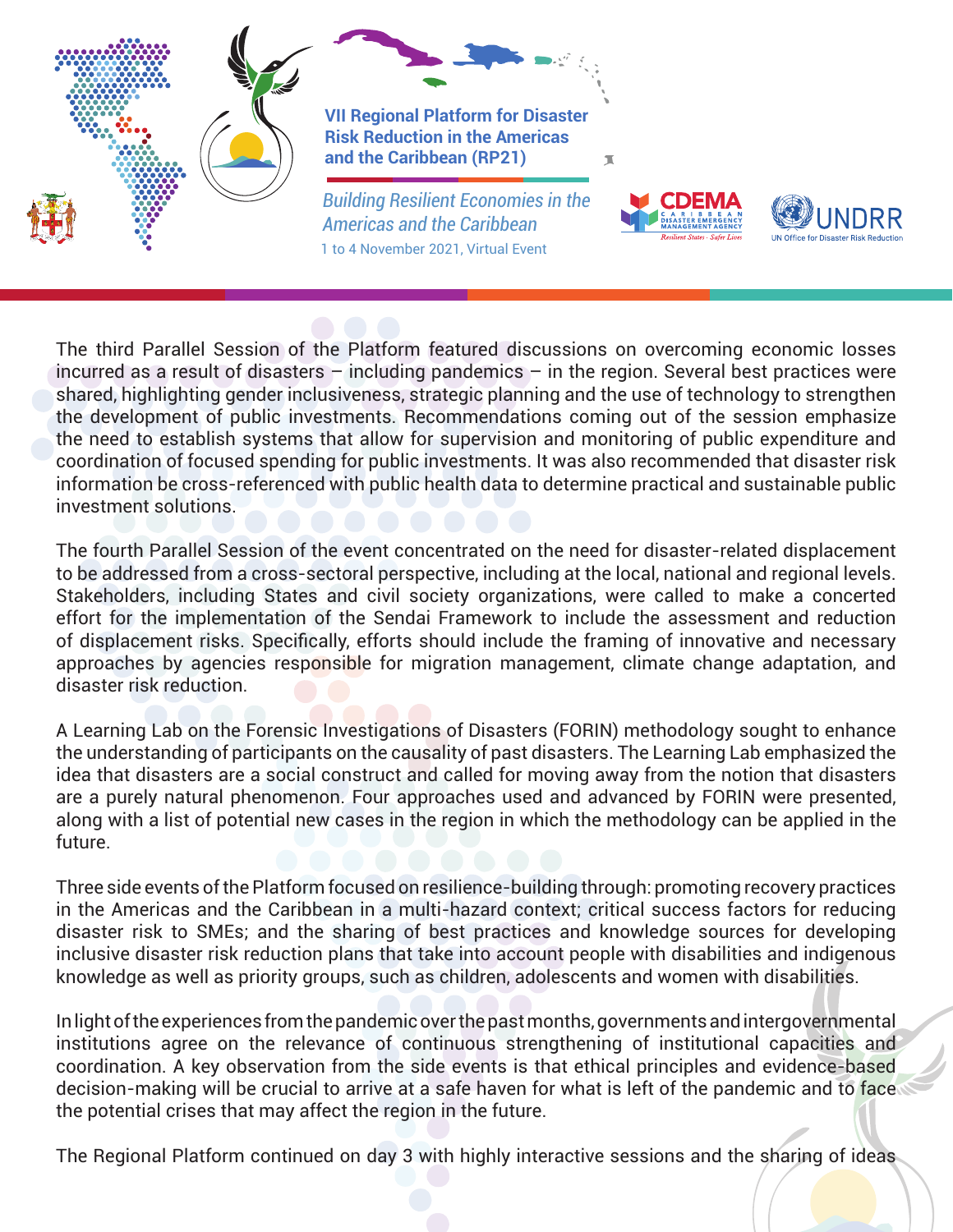

and best practices in the region. There were three Parallel Sessions, one Learning Lab and four side events. The focus of the sessions was on social protection, disaster risk financing, impact-based forecasting and early warning systems, all in the context of building resilience.

The third High-level Session, covering social protection and inclusion to strengthen community resilience, identified concrete and feasible recommendations to enhance intersectoral synergies among social protection and disaster risk management policies. Relevant lessons learned from the COVID-19 pandemic point towards amplifying the inclusivity of social protection and prioritizing contributions from historically marginalized groups in decision-making as vehicles for significant improvements in system-wide disaster risk management and governance, particularly in the context of complex and interconnected disaster risks.

Parallel Session 5 emphasized the disparity between climate change adaptation strategies and the effects of climate change on vulnerable populations. Many people are still left behind during emergency response. Civil protection systems, disaster risk management systems, and social protection systems should evolve into comprehensive, redistributive, and universal protection systems that promote a resilience approach, allowing inclusive and rapid recoveries in the aftermath of crises or shocks.

The challenges of governance structures in optimizing risk management solutions at the local level and in achieving policy alignment were the focus of Parallel session 6. It was expressed that without policy and action at the local level and greater coherence with the national level, societies may fall behind in preparing to face risk. There was a call for a shift in mindset about the management of risk and for the establishment of synergies between DRM, CCA and development. The protection of the natural environment needs to be at the heart of economic growth and sustainable development. There needs to be risk-informed, climate-smart development policies that reflect this required shift in mindset. A multi-stakeholder approach that includes citizens as key stakeholders is to be used to strengthen partnerships and accountability in the performance of authorities.

Acting before a disaster or crisis hits protects the lives and livelihoods of those affected by disaster and reduces suffering. In fact, if 50% of the emergencies are predictable and 20% of them are highly predictable, only 1% of the funds allocated for response is channelled through anticipatory measures. Parallel Session 7 focused on Anticipatory Action or Anticipatory Financing mechanisms, sharing experiences and lessons learned from pilot projects across the globe. These mechanisms take time to install, but it is necessary to include them into emergency action plans, clearly identifying the triggers and the forecast-based data on which decisions are made. Anticipatory Financing mechanisms must be developed using a multi-stakeholder approach where communities, local government and humanitarian actors work together to ensure that the systems in place are sustainable.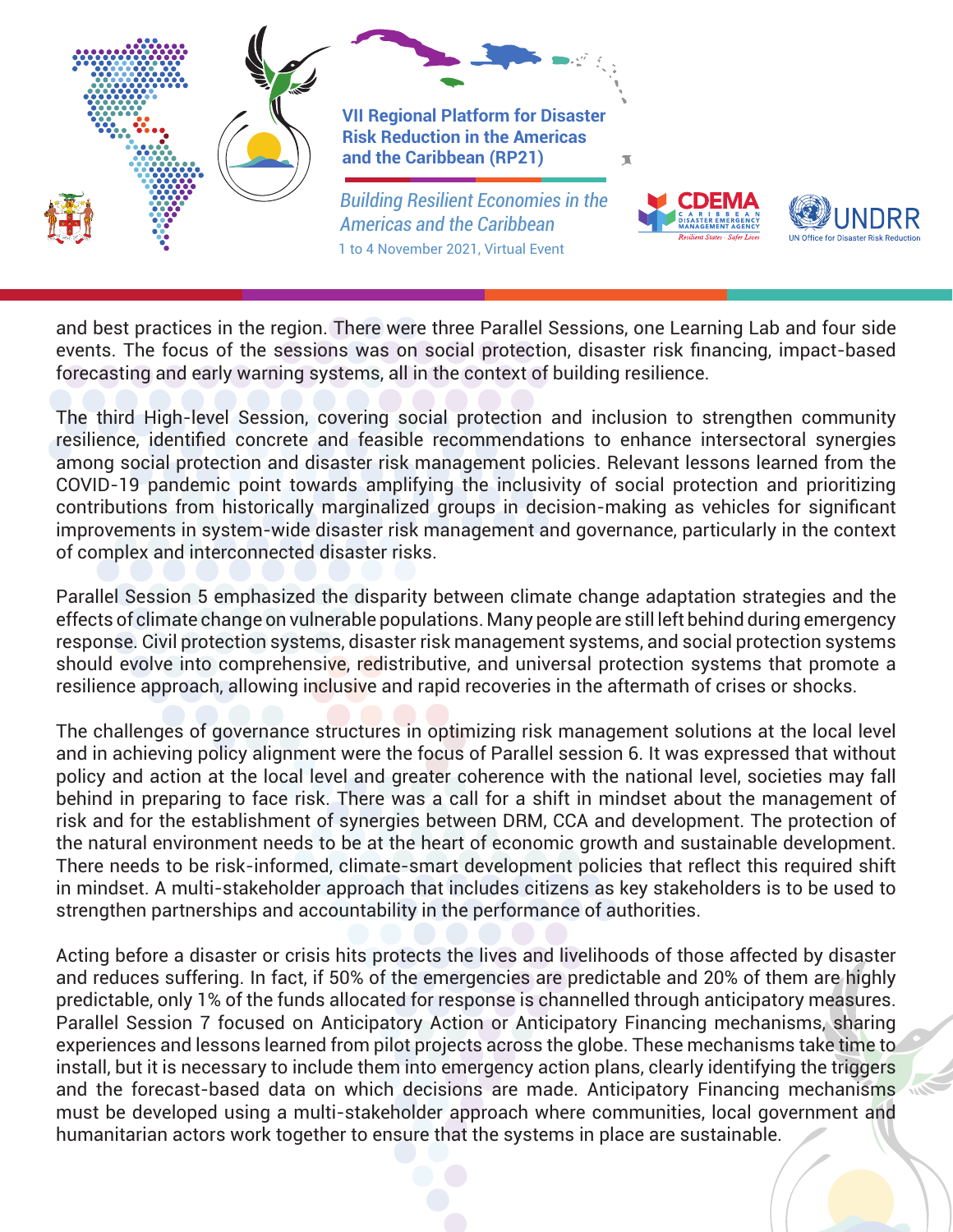



Learning Lab 3 was an interactive session with contributions made on the challenges and opportunities of impact-based forecasting and for the strengthening of Early Warning Systems (EWS) in the Caribbean Region. Common challenges include the lack of data sharing across critical sectors and institutions and the limited access to hydrometeorological datasets. EWS tend to be centred around science and infrastructure and less around a fundamental aspect for their effectiveness, which is the communication of messages to the people that will use the systems and information they provide. Sustainable forecasting and EWS should be integrated into local DRR strategies. Finally, opportunities were identified to capitalize on existing regional partnerships.

The side events of the third day were four in total. The MCR2030 side event provided participants with an opportunity to share country experiences and best practices in building disaster resilient cities. The need to strengthen knowledge and action on climate adaptation and disaster risk reduction considering the systemic nature risk was underlined. The lessons learned from the COVID-19 pandemic and the current climate challenge should inform not only short- and medium-term thinking, but also our vision for development of societies beyond the 2030 global landmarks. The side event on Energy & Water highlighted the need to ensure business continuity and accessibility of safe water supplies after the impact of a hazard. The feasibility and advantages of geothermal energy supply for the Caribbean region were discussed, as well as the need to perceive wastewater as a secondary resource for water supply through treatment and the importance of making early warnings for drought sector specific. Finally, the side event on Resilient Tourism examined the lessons learned in the management of tourism facilities as shaped by the COVID-19 pandemic. While experiences on the tactics and procedures that worked or failed were shared, key recommendations and observations for post Covid-19 tourism were discussed.

A Ministerial and High-Level Authorities meeting, with representatives of 29 countries of the region, culminated with the adoption of a declaration that includes commitments on critical aspects that need to be addressed in the face of the complexity of the pandemic recovery, the climate challenge and the need for a higher ambition in the implementation of the Sendai Framework in tandem with the 2030 Agenda. Strengthening multi-sectorial, multi-stakeholder and multi-level risk governance and boosting the investments in building resilience become fundamental to achieve those goals. Social contracts that collectively manage risk are required, and these must be anchored in universal social protection systems. The Ministerial Meeting was attended by the Prime Minister of the Co-operative Republic of Guyana and other ten (10) Ministers of different countries, holding different portfolios, signalling the importance of these discussions for the social, political and economic future of our region.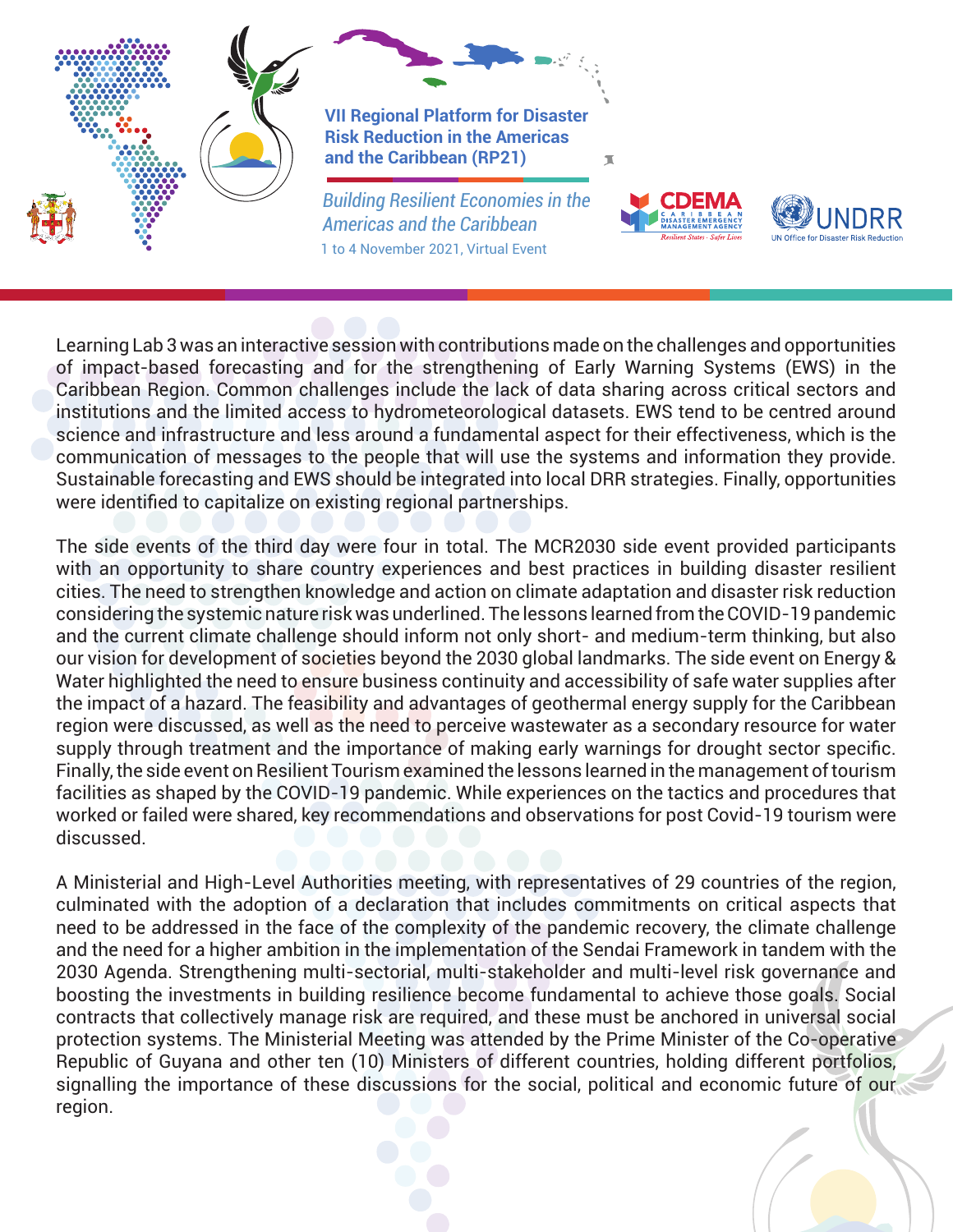

On the fourth and final day of the Platform, the High-level session titled "Strengthening disaster risk governance: Lessons from COVID-19" addressed the elements of governance that the current pandemic has highlighted as key to manage complex situations in the context of systemic risk. The urgent need was highlighted to bolster a whole-of-government, whole-of-society approach to comprehensive disaster risk management and to strengthen integration across sectors and at all levels. Specifically, the integration of disaster risk reduction in all government legal frameworks, policies and plans was recommended as a best practice to manage emergencies and disasters, including pandemics. The session highlighted important advancements in health disaster risk reduction including the concept of Safe and Smart Hospitals (Safe and Green = Smart), the Health Sector Multi-Hazard Response Framework, and Disability Inclusion in Hospital Disaster Risk Management (INGRID-H).

The eighth and final Parallel Session of the Platform sought to promote a better understanding of systemic risk and how it is constructed, its underlying drivers, the interconnections that it encompasses, and the way it materializes. Country presentations showcased the ways in which national and local governments are engaging in risk-informed decision-making, beyond just looking at hazards. A telling example of the successful implementation of a systemic risk approach in the education sector was presented by the Minister of Education of Saint Vincent and the Grenadines, and Chair of the Caribbean Safe School Initiative, Hon. Curtis King. Finally, different tools and resources to better measure and understand risk and inform the design of strategies and decision-making processes were presented. A Learning Lab on Cultural Heritage Management & DRR aimed to raise awareness and promote knowledge exchange and cooperation on the benefits and necessity of integrating cultural heritage management in DRR strategies and plans. The presentation of the Scorecard – Cultural Heritage Addendum gave operational insights on how to concretely achieve this goal. A Learning Session on Lightning and Wildfires provided concise but important insights about the wildfires and/or lightning information systems in the region. Specifically, it allowed for the review of wildfire monitoring, prediction and response systems in the Americas & the Caribbean and assessment of the region's progress and challenges in lightning detection and prediction. Best practices for integrating lightning and wildfire data systems were identified and means for improving current risk management approaches for these hazards were considered.

The last two side events of the Platform showcased Uruguay's achievements and challenges of risk governance in the context of the COVID-19 pandemic and promoted an increased understanding of how to implement Ecosystem-based Disaster Risk Reduction (Eco-DRR) to increase local and national resilience in the Americas and the Caribbean.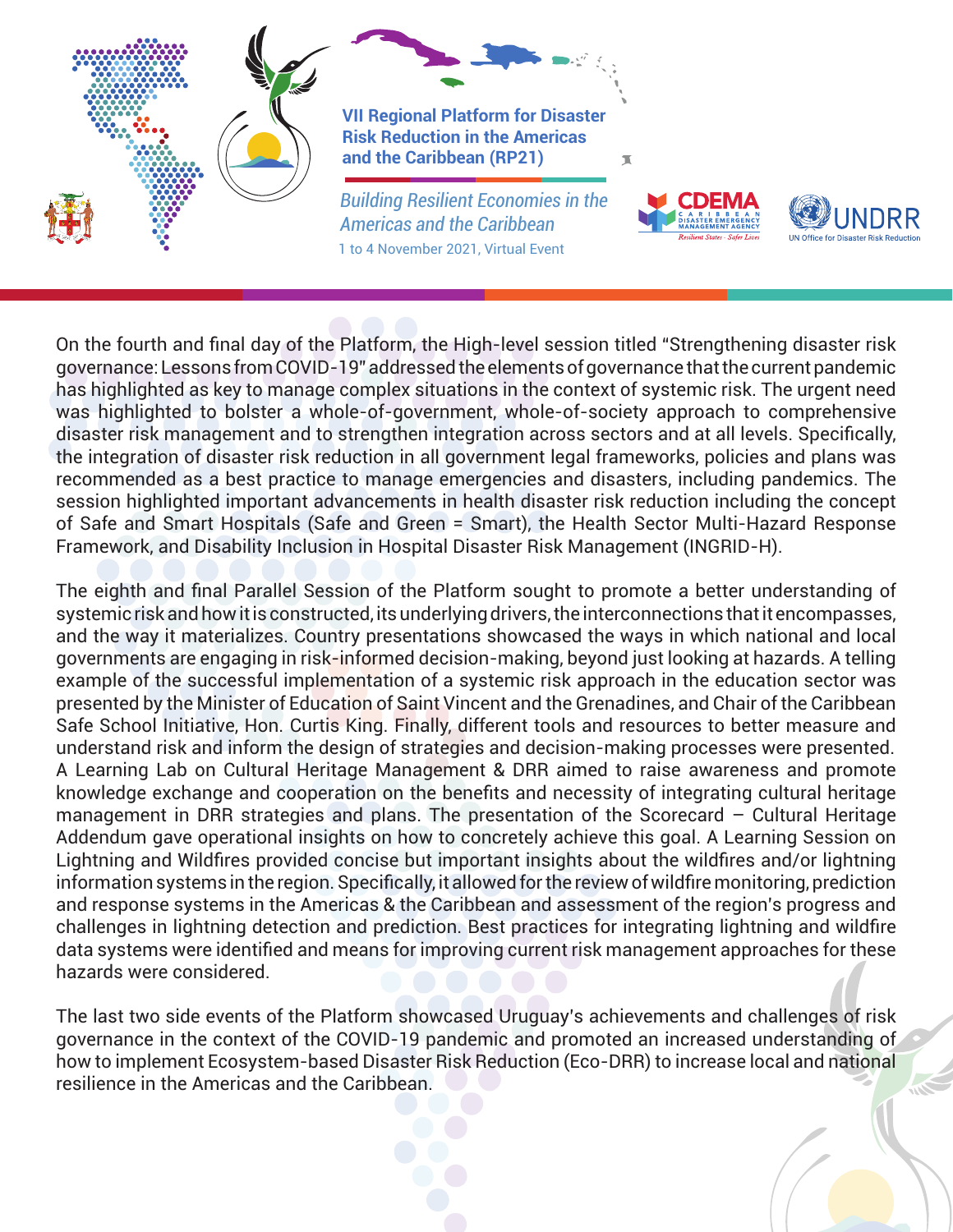

The Seventh Regional Platform for Disaster Risk Reduction in the Americas and the Caribbean ended with the closing ceremony. In her remarks, Ms. Elizabeth Riley, Executive Director of CDEMA, underscored that the outcomes of the RP21 will provide a favourable context for the upcoming review process of the Comprehensive Disaster Management Strategy 2014-2024, as well as the Mid-Term Review of the implementation of the Sendai Framework. Ms. Riley read the Chair Summary, which succinctly encapsulates the proceedings of the four-days event.

The SRSG for Disaster Risk Reduction and head of UNDRR, Ms. Mami Mizutori, remarked that we emerged from the Platform with a determination to promote international cooperation in favour of developing countries and support progress in recovering from the COVID-19 pandemic. Furthermore, she indicated that we have reiterated our commitment to reducing mortality, the numbers of people affected by disasters, damage to critical infrastructure and economic losses as set out in the Sendai Framework and to aligning our actions with the Sustainable Development Goals, the Paris Agreement, and the New Urban Agenda. Ms. Mizutori expressed satisfaction for establishing the Youth Forum as part of the Regional Platform and congratulated the adoption of an updated Regional Action Plan that captures the lessons learned from the disasters of the last years and recalibrates the regional priorities to achieve the targets of the Sendai Framework.

The Hon. Brig. (R'td) Mark Phillips, Prime Minister of Guyana, also delivered remarks at the closing ceremony. After describing Guyana's risk context, which includes marked coastal vulnerabilities along with other existing and emerging threats, the Prime Minister recognized that sustainable growth and development must take into account risk-informed investments that build resilience. He indicated that Guyana has this year adopted its National Strategy for Disaster Risk Reduction, in line with target E of the Sendai Framework for Disaster Risk Reduction 2015-2030, as an encouragement to other States. He invited governments of the Americas and the Caribbean to shift from a reactive approach to a preventive and holistic approach that recognizes the systemic nature of disaster risk.

In his closing remarks, the Hon. Desmond McKenzie, Minister of Local Government and Rural Development, highlighted that the more than 30 sessions and discussions that had taken place over these last four days, convening thousands of people from the region who shared their expertise, concerns, perspectives and ideas, contributed to making our region more resilient. From the Songhees and Esquimalt Nations in British Columbia, Canada, to the southern cone, over 2,500 people joined the event's bespoke digital platform and triggered a remarkable following on social media and our website live stream – adding up to more than 35,000 views! – making this the most attended Regional Platform for Disaster Risk Reduction of the Americas & the Caribbean. The Minister also stressed that this event had broken other very significant records. This was indeed the first Regional Platform to be preceded by a Youth Forum for Disaster Risk Reduction, the first one to have a representative from the youth take the floor at the opening ceremony, the first one to invite a representative of the youth to the